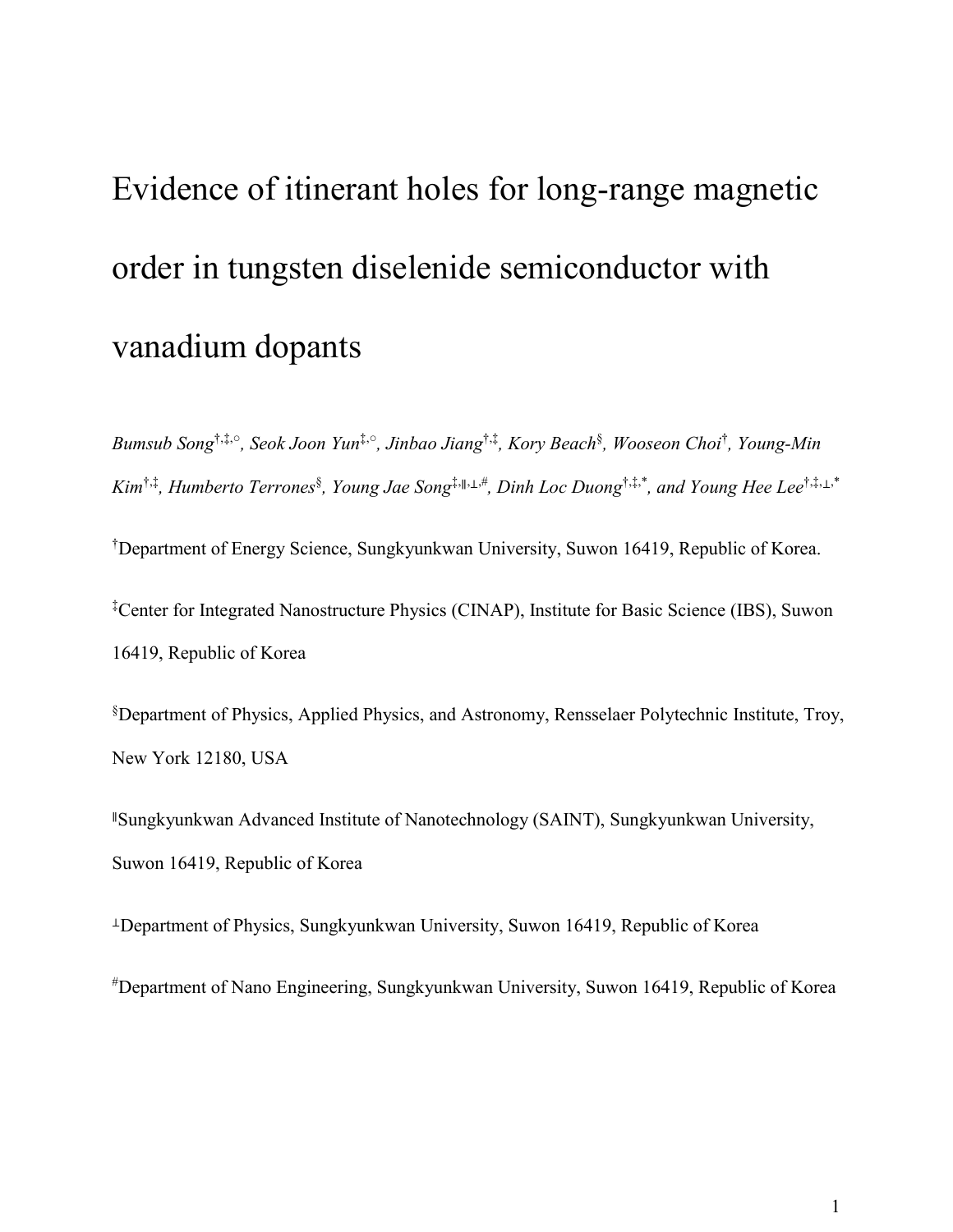KEYWORDS: transition metal dichalcogenides, diluted magnetic semiconductors, ferromagnetism, RKKY interaction, itinerant holes.

One primary concern in diluted magnetic semiconductors (DMSs) is how to establish a longrange magnetic order with a low magnetic doping concentration to maintain the gate tunability of the host semiconductor, as well as to increase Curie temperature. Two-dimensional van der Waals semiconductors have been recently investigated to demonstrate the magnetic order in DMSs; however, a comprehensive understanding of the mechanism responsible for the gatetunable long-range magnetic order in DMSs has not been achieved yet. Here, we introduce a monolayer tungsten diselenide (WSe<sub>2</sub>) semiconductor with V dopants to demonstrate the longrange magnetic order through itinerant spin-polarized holes. The V atoms are sparsely located in the host lattice by substituting W atoms, which is confirmed by scanning tunneling microscopy and high-resolution transmission electron microscopy. The V impurity states and the valence band edge states are overlapped, which is congruent with density functional theory calculations. The field-effect transistor characteristics reveal the itinerant holes within the hybridized band; this clearly resembles the Zener model. Our study gives an insight into the mechanism of the long-range magnetic order in V-doped WSe<sub>2</sub>, which can also be used for other magnetically doped semiconducting transition metal dichalcogenides.

A wide range of magnetic semiconductors with tailored spin-polarized carriers has attracted considerable attention for the realization of gate-tunable magnetic functionalities and low power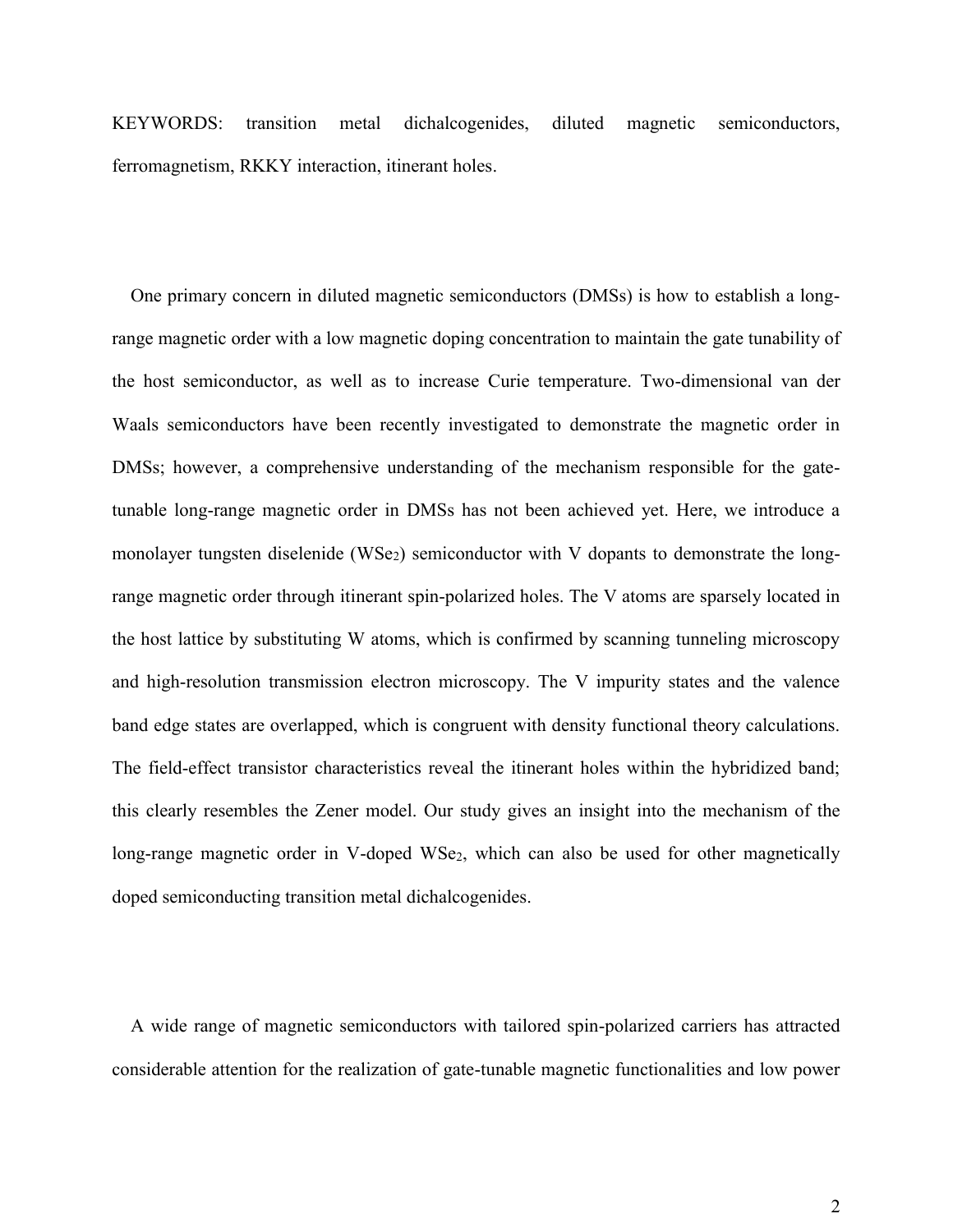consumption.<sup>1–3</sup> However, applications of most of the intrinsic magnetic semiconductors are hindered by their low Curie temperatures  $(T_C)$ .<sup>3</sup> Semiconductors doped with magnetic elements, called diluted magnetic semiconductors (DMSs), are considered as alternative materials that can be used for achieving high  $T_c$  values.<sup>4-7</sup> Recently, two-dimensional (2D) van der Waals (vdW) materials, particularly transition-metal dichalcogenides (TMDs) with magnetic dopants, have been proposed as a new class of  $DMSs$ .<sup>8-12</sup> Gate-tunable magnetic domains have been introduced in a semiconducting WSe<sub>2</sub> monolayer by injecting V magnetic dopants through chemical vapor deposition (CVD).<sup>10,12,13</sup> Magnetic signatures have also been observed in a Re-doped MoSe<sub>2</sub><sup>9</sup> and V-doped MoTe<sub>2</sub>.<sup>11</sup> The *pd-d* hybridization in the 2D TMDs achieved by the incorporation of *d*orbitals of both transition metals in the TMDs and magnetic dopants can be more beneficial for a high  $T_c$  and may overcome the limitation of  $sp-d$  hybridization in III–V DMSs.<sup>5,6</sup> However, although the use of 2D TMDs with magnetic dopants can be a promising route to increase  $T_c$ , the mechanism of the generation of magnetic order in 2D DMSs is not well understood.

Two main mechanisms in DMSs have been proposed: i) direct interactions between dopants through their directly overlapped wavefunctions, which is referred to as impurity band model, <sup>14–</sup> <sup>16</sup> and ii) indirect interactions through itinerant carriers, which is referred to as Ruderman–Kittel– Kasuya–Yosida (RKKY) or Zener model.<sup>17–22</sup> The former requires a short distance between dopants and is dominant when the Fermi level is pinned inside the localized impurity band. In contrast, the latter involves long-range interactions between distant dopants and occurs upon strong hybridization between the dopant and host orbitals that leaves the Fermi level inside the overlapped bands. The magnetic exchange interaction between the dopants can be easily modulated by itinerant carriers, thereby enabling gate-tunable magnetic properties.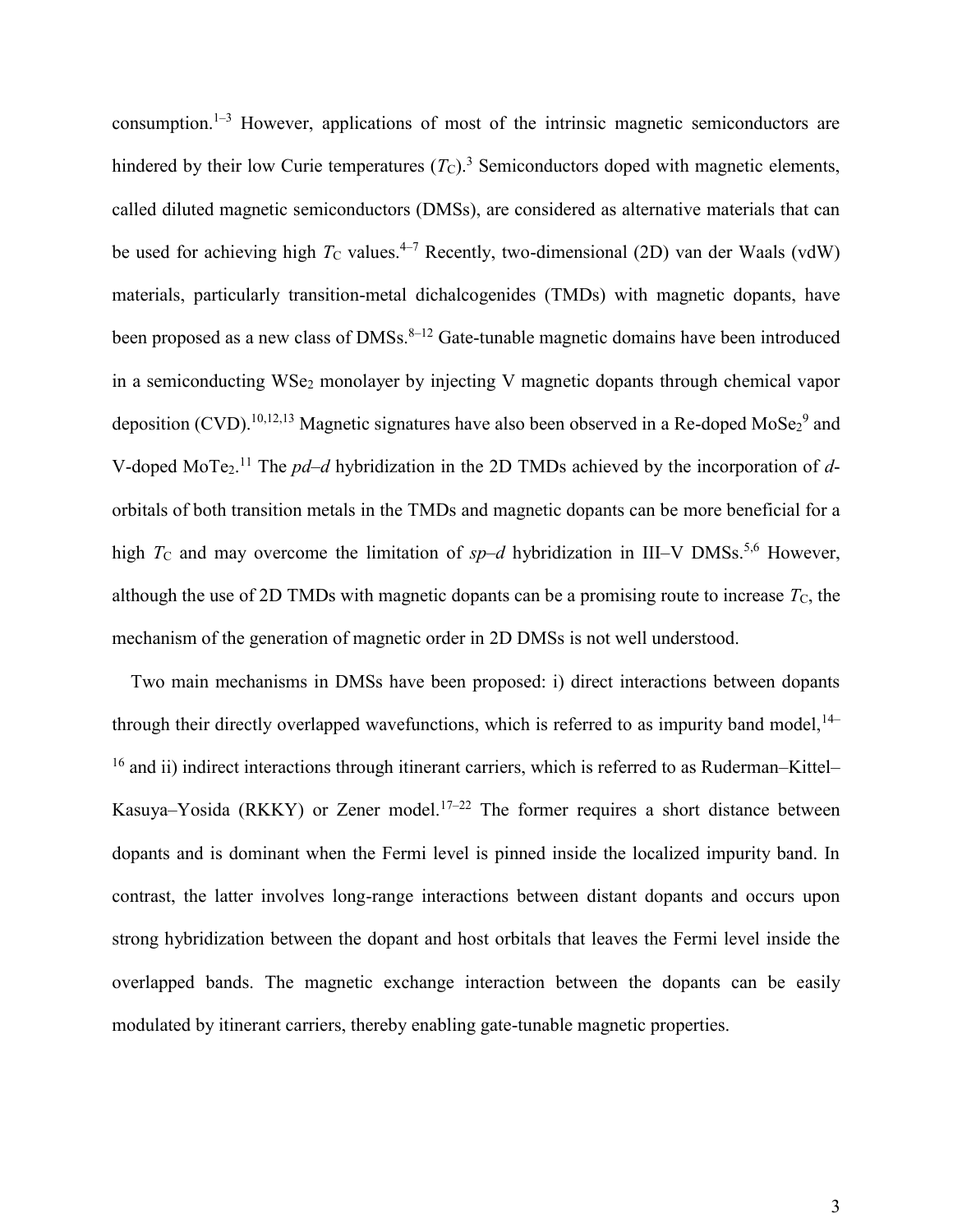Here, we report a clear evidence of the prevailing Zener model in a V-doped WSe<sub>2</sub> monolayer by the presence of the Fermi level inside the *pd–d* hybridized band, thereby leading to a longrange magnetic order. V atoms are incorporated into the  $WSe<sub>2</sub>$  lattice by substituting W atoms and form impurity states near the band edges. In particular, a strong hybridization occurs between the impurity states and the host valence band, introducing itinerant holes to the host lattice that facilitate the long-range magnetic order through RKKY interactions between the V dopants.

Bare and V-doped WSe<sub>2</sub> monolayers were grown on  $SiO<sub>2</sub>/Si$  substrates by CVD and transferred onto highly oriented pyrolytic graphite (HOPG) by using the water-assisted method.<sup>23</sup> After a mild annealing at  $\sim$ 200 °C for 2 h in an ultrahigh vacuum chamber with a base pressure of  $\sim$ 2.0  $\times$  10<sup>-11</sup> Torr, scanning tunneling microscopy/spectroscopy (STM/S) measurements were performed at 78 K (See the Supporting Information for further details). **Figure 1**a shows an STM image of the bare WSe<sub>2</sub> monolayer on HOPG at a sample bias voltage  $(V<sub>s</sub>)$  of -1.5 V. Subnanometer point depressions, denoted as a type-A defect, were observed as a majority defect. The close-up STM image of a type-A defect shows that the depression corresponds to the Se site of the WSe<sub>2</sub> lattice (inset). The filled-state morphology of the type-A defect varied with  $V_s$  from a dot shape at  $V_s = -1.5$  V (**Figure 1**a) to a triangular shape at  $V_s = -1.7$  V, and the empty-state morphology at  $V_s = 0.8$  V still showed a depression (Figure S1, Supporting Information). The depression in both filled- and empty-state STM images indicates that this defect was a genuine pit in the topograph. Then, annular dark-field scanning transmission electron microscopy (ADF-STEM) measurements of the bare WSe<sub>2</sub> was carried out to further examine the atomic structure of the type-A defect (**Figure 1**b). A Se monovacancy was identified as a majority defect (Figure S2, Supporting Information). Therefore, we assign the type-A defect as a single Se vacancy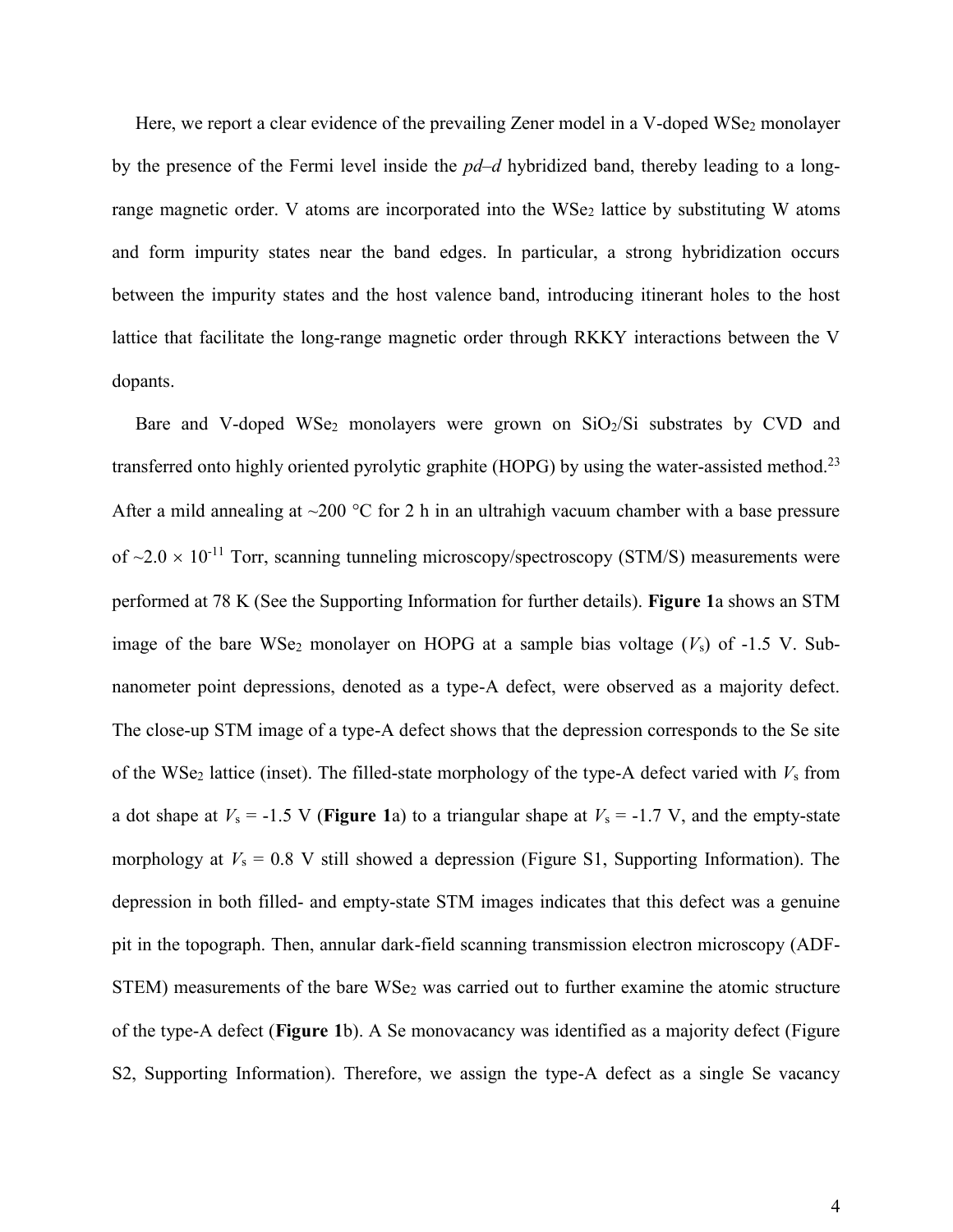(Sevac) (**Figure 1**c). Notably, this type of defect has recently been proposed as a chalcogen vacancy passivated by oxygen.<sup>24–26</sup> However, in this study, we could not identify it further owing to the lack of experimental resolution.

Figure 1d demonstrates an STM image of the 0.3%-V-doped WSe<sub>2</sub> monolayer on HOPG at  $Vs = -1.5 V$ . Similar to the bare WSe<sub>2</sub>, Sevac was also observed in the V-doped WSe<sub>2</sub> monolayer. More importantly, another type of defects, denoted as a type-B defect, was clearly manifested as a bright protrusion. Each protrusion spread out to several adjacent Se atoms  $(\sim 2 \text{ nm})$ . To identify the atomic registry of the type-B defect, we analyzed the  $0.3\%$ -V-doped WSe<sub>2</sub> by STEM as shown in **Figure 1**e. The V dopants are identified as substitutions of W atoms (V<sub>Ws</sub>). The V doping concentration determined by a statistical analysis (Figure S3, Supporting Information) was  $(3.00 \pm 2.64) \times 10^{12}$  cm<sup>-2</sup>, which is consistent with the value determined by STM (i.e., (1.81)  $\pm$  0.530)  $\times$  10<sup>12</sup> cm<sup>-2</sup> (Figure S4, Supporting Information). Thus, we assign the type-B defects observed in the STM measurement as  $V_{Ws}$  (**Figure 1**f). Notably, the  $V_{Ws}$  defects were randomly distributed with the nearest V–V atoms sparsely distributed with a separation of  $\sim$ 4 nm. A smaller separation was rarely observed in our  $0.3\%$ -V-doped WSe<sub>2</sub> monolayer (Figure S4, Supporting Information).

To unambiguously identify the nature of  $V_{Ws}$  and its local spectroscopic characteristics, we performed STS measurements at several  $V_{Ws}$  sites. **Figure 2**a shows typical  $d/dV$  spectra acquired directly on (red curve), near (orange curve), and far from (black curve) the V<sub>Ws</sub> site (inset). The  $d/dV$  spectrum at the  $V_{Ws}$  site was markedly distinct from that of the defect-free region. Apparently, three pronounced peaks (denoted as  $IS<sub>1</sub>$ ,  $IS<sub>2</sub>$ , and  $IS<sub>3</sub>$ ) were observed within the bandgap. IS<sub>1</sub> was observed at -0.75 eV, merged with the valence band edge, whereas IS<sub>2</sub> and IS<sup>3</sup> were observed at 1.17 and 1.62 eV, respectively, just below the conduction band edge. In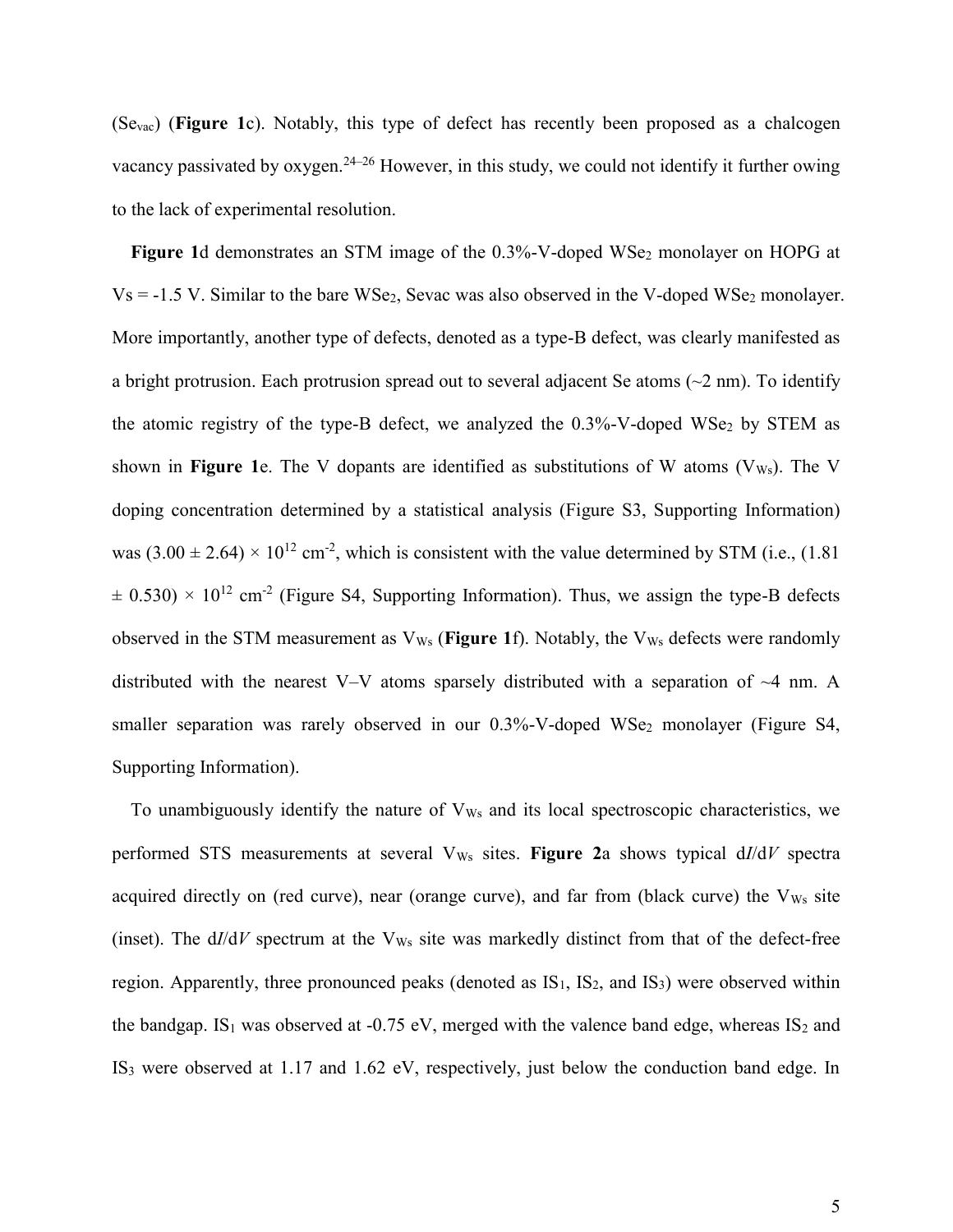contrast, no such peculiar peaks were observed for the location  $\sim$ 2 nm away from the V<sub>Ws</sub> site, but the valence band tails were still observed, compared to the defect-free region. This implies persistent impurity states far from the  $V_{Ws}$  sites as shown in **Figure 1**d. The upshift of the  $dI/dV$ spectrum of the V<sub>Ws</sub> site with respect to that of the defect-free region indicates that V<sub>Ws</sub> is an acceptor. The statistical analysis of the defect-free regions of the bare and V-doped  $WSe<sub>2</sub>$ monolayers reveals that the increase in V concentration led to a more p-type WSe<sub>2</sub> while it rarely affects the bandgap size of approximately 2.2 eV, consistent with the previous reports<sup>27–29</sup> (Figure S5, Supporting Information).

To determine the origin of these impurity bands, we performed density functional theory (DFT) calculations including the spin–orbit coupling (SOC) (See the Supporting Information for further details). **Figure 2**b depicts the calculated local density of states (LDOS) of the V-doped  $WSe<sub>2</sub>$  at different positions. The peaks in LDOS were found at the  $V<sub>Ws</sub>$  site (red curve), congruent with the experimental observation (**Figure 2**a). The discrepancy in Fermi level positions between the experiment and theory is attributed to the unintentional charge transfer from the HOPG substrate, which pinned the observed Fermi level position above  $IS<sub>1</sub>$ . This agreement between the experiment and theory supports our claim that the type-B defects prevailing in the V-doped WSe<sub>2</sub> are V<sub>Ws</sub> defects (See other possible candidates of V dopant structures in Figure S6, Supporting Information).

Further, we performed sequential bias-dependent STM imaging at the same position to determine the spatial extent of the electronic perturbation of  $V_{Ws}$  (**Figure 2**c). At  $V_s = -1.3 V$ , three bright protrusions were observed, originating from the enhanced tunneling owing to the additional density of states of IS<sub>1</sub>. At  $V_s = 0.6$  V, a broad and weak depression was observed for each V<sub>Ws</sub>. Because *V<sub>s</sub>* within the bandgap led to a reduced tip-to-sample distance owing to the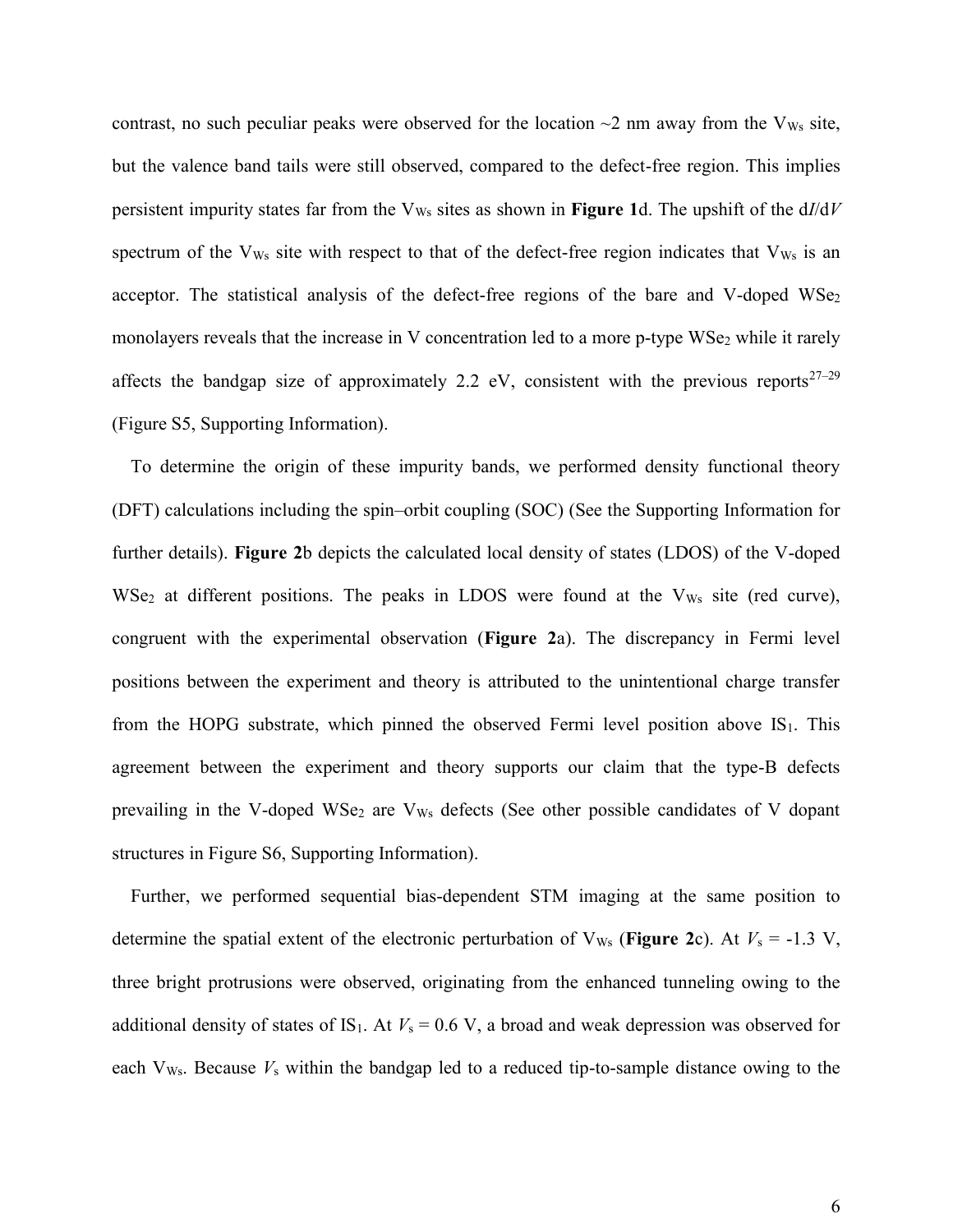lack of available states for tunneling, a clear atomic resolution could be obtained, which enabled the imaging of all hidden Sevac defects. The sudden change in contrast between the filled- and empty-state STM images suggests that the observed morphology is largely affected by the electronic structure of the acceptor-type dopant and related band-bending,  $30,31$  rather than that it is a real topograph. A weak protrusion was observed at  $V_{Ws}$  sites at  $V_s = 1.0$  V, which corresponds to the impurity state of IS2. Several Sevac defects were still visible at this *V*s. A deep depression in each  $V_{\text{Ws}}$  was visible at  $V_s = 1.8$  V, which is attributed to the lower density of states of  $V_{Ws}$  than that of the defect-free region above  $IS_3$ .

To investigate a detailed band structure of V-doped WSe2, we calculated the projected density of states (PDOS) of the *d-* and *p-*orbitals of the corresponding V/W and Se atoms in conjunction with the spin density of states, respectively (**Figure 3**). The Fermi level was located near the valence band edge that is significantly contributed from the *d-*orbitals at the V site. The *d*orbitals of W and *p-*orbitals of Se near the V site yielded similar density of states (**Figure 3**a). More importantly, the density of states of the *d-*orbitals of W atoms far from the V site were still found at the Fermi level, whereas the density of states of *p-*orbitals of Se atoms far from V sites was negligible at the Fermi level. This indicates a strong *d*(W)–*d*(V) hybridization at the V site and even far from the V site, which mediates the long-range hole–hole interaction.

In addition, we investigated the spin distribution of magnetization along the c-axis (**Figure 3**b and 3c). The side-view spin-density map demonstrates the inhomogeneous up-spins (red) and down-spins (blue) near the V site. Ferromagnetism was manifested with a magnetic moment of 1.43  $\mu$ B at a V doping concentration of 1.5%. Notably, the spin-up holes were spread out through the W sites far from the V site, implying delocalized spin-polarized carriers in the V-doped WSe2. The spin density from W and Se planes containing W, V, and Se atoms, respectively, shows that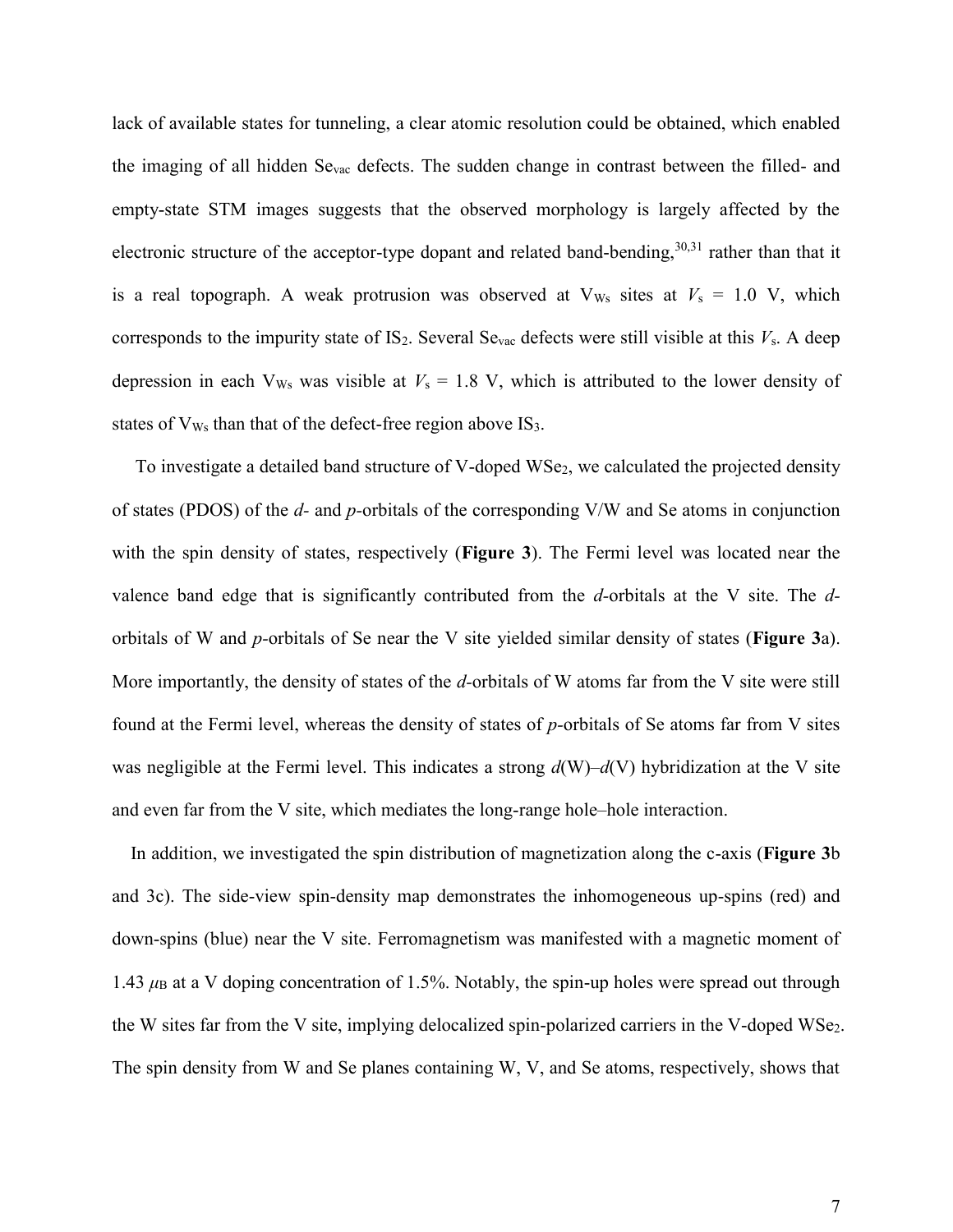the six W atoms near the V site exhibited spin-down electrons, opposite to the spin-up electrons at the V site (**Figure 3**c). However, spin-up states were persistent at the other W sites far from the V site, as well as at the V site. This indicates manifested long-range magnetic order in the diluted V-doped WSe2, supporting the RKKY model. Meanwhile, the spin density at the Se plane revealed negligible spin states at Se sites far from the V site.

Although the density of states observed in the STS is consistent with the DFT results, a discrepancy in Fermi level position was observed (**Figure 2**), which originated from the charge transfer from the HOPG substrate to the V-doped WSe<sub>2</sub>. To resolve this, we measured the fieldeffect-transistor characteristics of the bare and  $0.3\%$ -V-doped WSe<sub>2</sub> structures on SiO<sub>2</sub>/Si substrates (**Figure 4**). The bare WSe<sub>2</sub> exhibited p-type semiconducting characteristics with a threshold of approximately -15 V and on/off ratio of 10<sup>6</sup> (Figure 4a). The V-doped WSe<sub>2</sub> exhibited a stronger p-type characteristic with a threshold voltage of 70 V and similar on/off ratio (**Figure 4**b). Remarkably, the  $d/dV<sub>g</sub>$  characteristic of the V-doped WSe<sub>2</sub> (transconductance curve) had a dome shape related to the V impurity states near the valence band edge, which is different from the characteristic of the bare WSe<sub>2</sub>. This is consistent with the valence band structure from the  $d/dV$  spectrum acquired at the  $V_{Ws}$  site (**Figure 2a**), which resembles the Zener-type valence band picture for DMS systems<sup>1,32</sup> as illustrated in **Figure 4**c. The Fermi level is located within the  $p(\text{Se})d(W)-d(V)$  hybridized band that introduces holes to the host, which implies that the magnetic ordering of the V dopants and adjacent W atoms can be robustly modulated by a gate bias. $10,12$ 

In summary, the structural and electronic properties of the CVD-grown V-doped WSe<sub>2</sub> were analyzed by employing STM/S and STEM. Two prominent defect types were identified: i) single Se-vacancy (Se<sub>vac</sub>) and ii) V dopant substituting W (V<sub>Ws</sub>). Our STEM measurements and DFT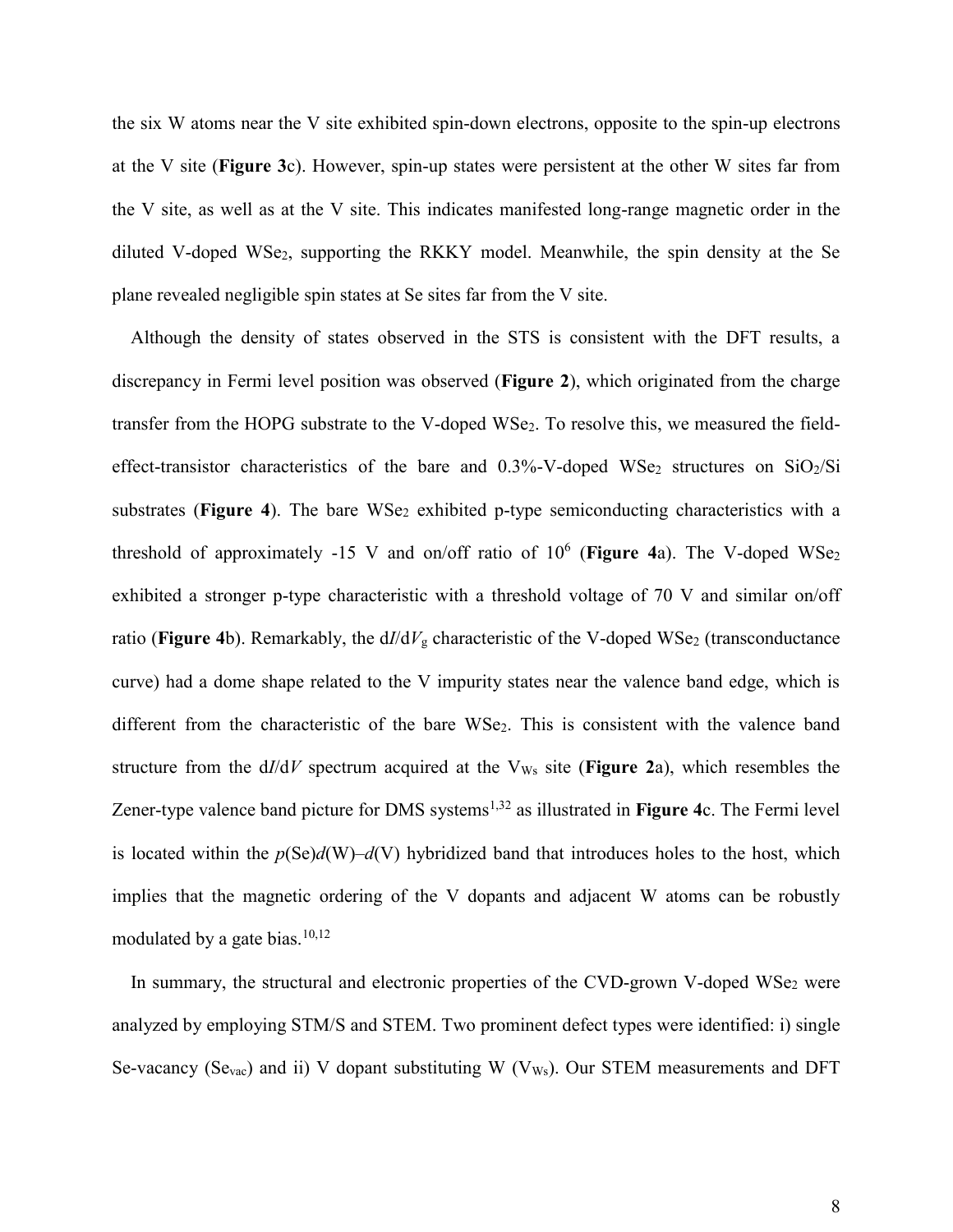calculations supported the claim that the V dopants substituted W atoms, which was responsible for the emergence of the hybridized band between the V impurity states and the valence band edge. Moreover, transport characteristics and DFT calculation further revealed itinerant holes that originated from the V dopants were spin-polarized and thus mediated the long-range magnetic order via RKKY interaction. The results of our study are valuable for gaining a better understanding of the mechanism of magnetic order in 2D TMDs such as the recently reported room-temperature ferromagnetism with a gate tunability in a V-doped  $WSe_2$ .<sup>10</sup>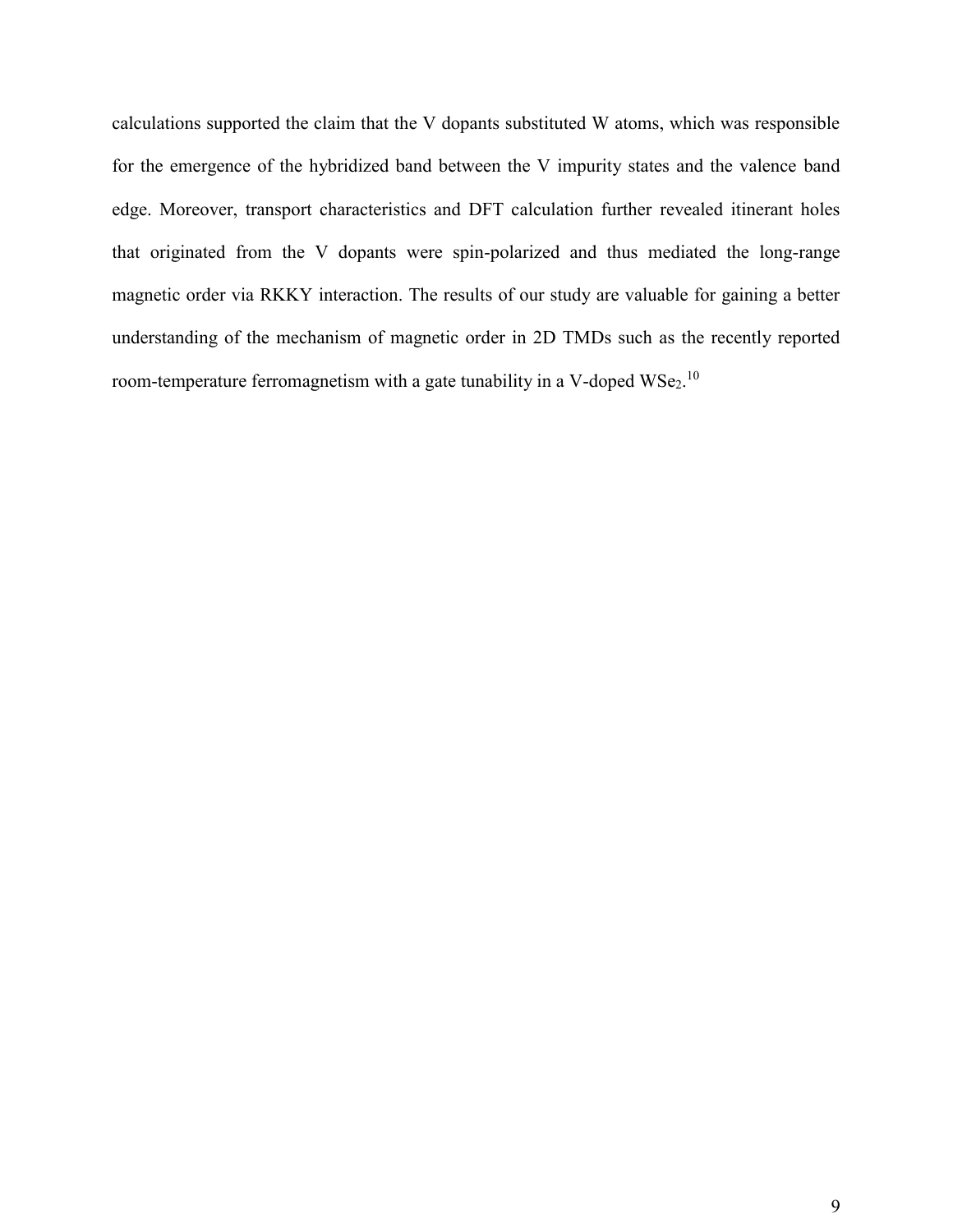

Figure 1. Structural properties of the bare and V-doped WSe<sub>2</sub>. (a) Atomically resolved STM image of the bare  $WSe_2$  monolayer. (inset)  $Se_{vac}$  assigned as a type-A defect. (b) Atom site mapping for ADF-STEM image of the bare WSe<sub>2</sub>. (c) Schematic of a single Se<sub>vac</sub>. (d) Atomically resolved STM image of the 0.3%-V-doped  $WSe_2$ . (inset)  $V_{Ws}$  assigned as a type-B defect. A type-A defect (Se<sub>vac</sub>) is outlined by a circle. (e) Atom site mapping for ADF-STEM image of the V-doped WSe<sub>2</sub>. (f) Schematic of  $V_{Ws}$ . The scale bars in (b) and (e) represent 1 nm.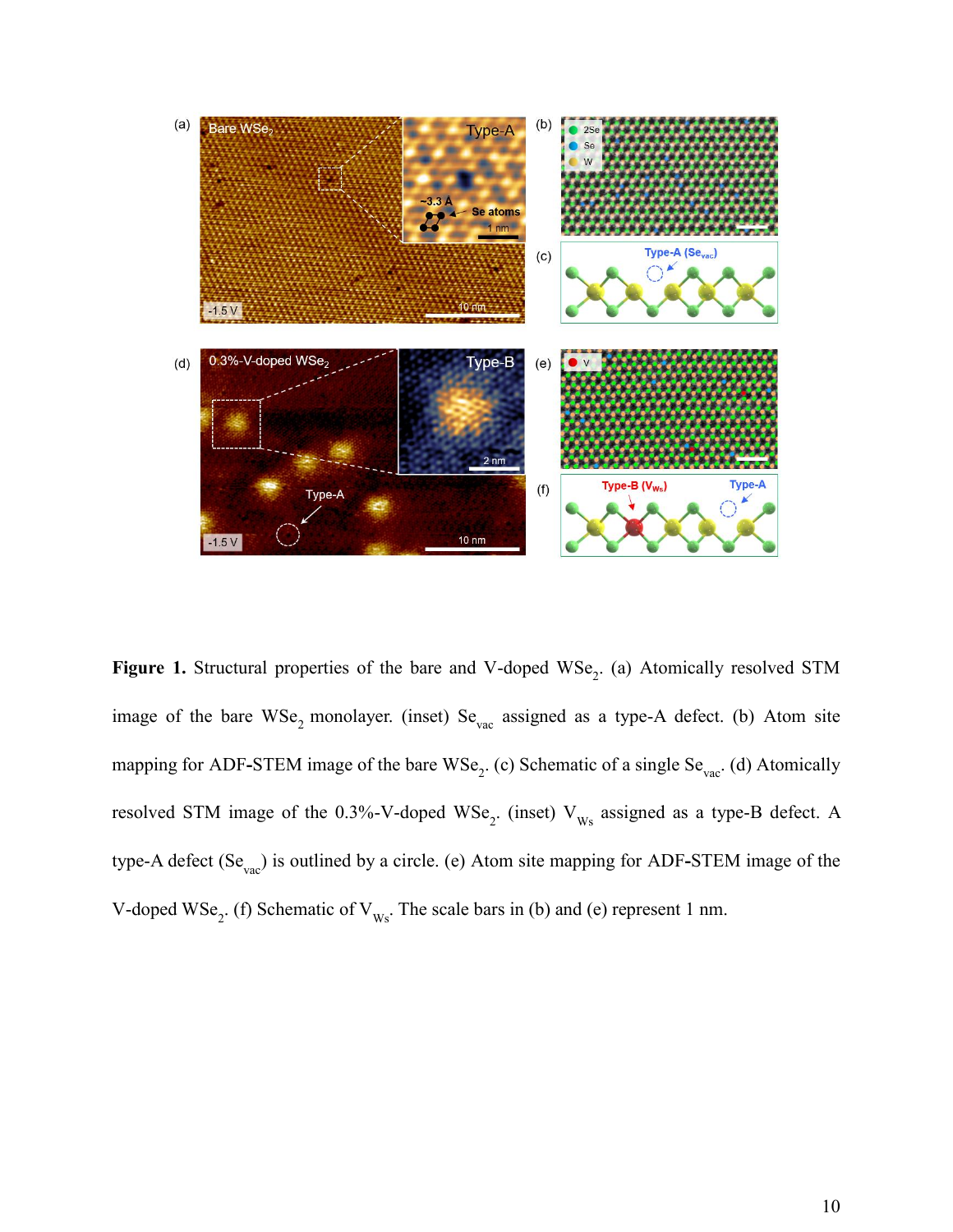

**Figure 2.** STM/S measurements on  $V_{Ws}$ . (a) Typical  $d/dV$  spectra for locations of (red curve), near (orange curve), and far from (black curve) the  $V_{Ws}$  site (inset). The impurity states (IS<sub>1</sub>, IS<sub>2</sub>, and IS<sub>3</sub>) that originated from  $V_{Ws}$  are marked with arrows. The Fermi level  $(E_F)$  is outlined at  $V_s$  $= 0$  V. The valence band maximum (VBM) and conduction band minimum (CBM) in the spectrum of the defect-free region are marked. (b) Calculated LDOS of the V-doped  $WSe_2$ . The states corresponding to the V impurity states in a are marked with arrows. (inset) Structure model of  $V_{Ws}$ . The atomic positions for each curve are marked. (c) Sequential bias-dependent STM images of  $V_{Ws}$  with adjacent Se<sub>vac</sub> defects.  $V_{Ws}$  and Se<sub>vac</sub> are marked with arrows. The scale bars in (a) and (c) represent 2 nm. Setpoint conditions in (a),  $V_s = 2.0 \text{ V}, I = 100 \text{ pA}.$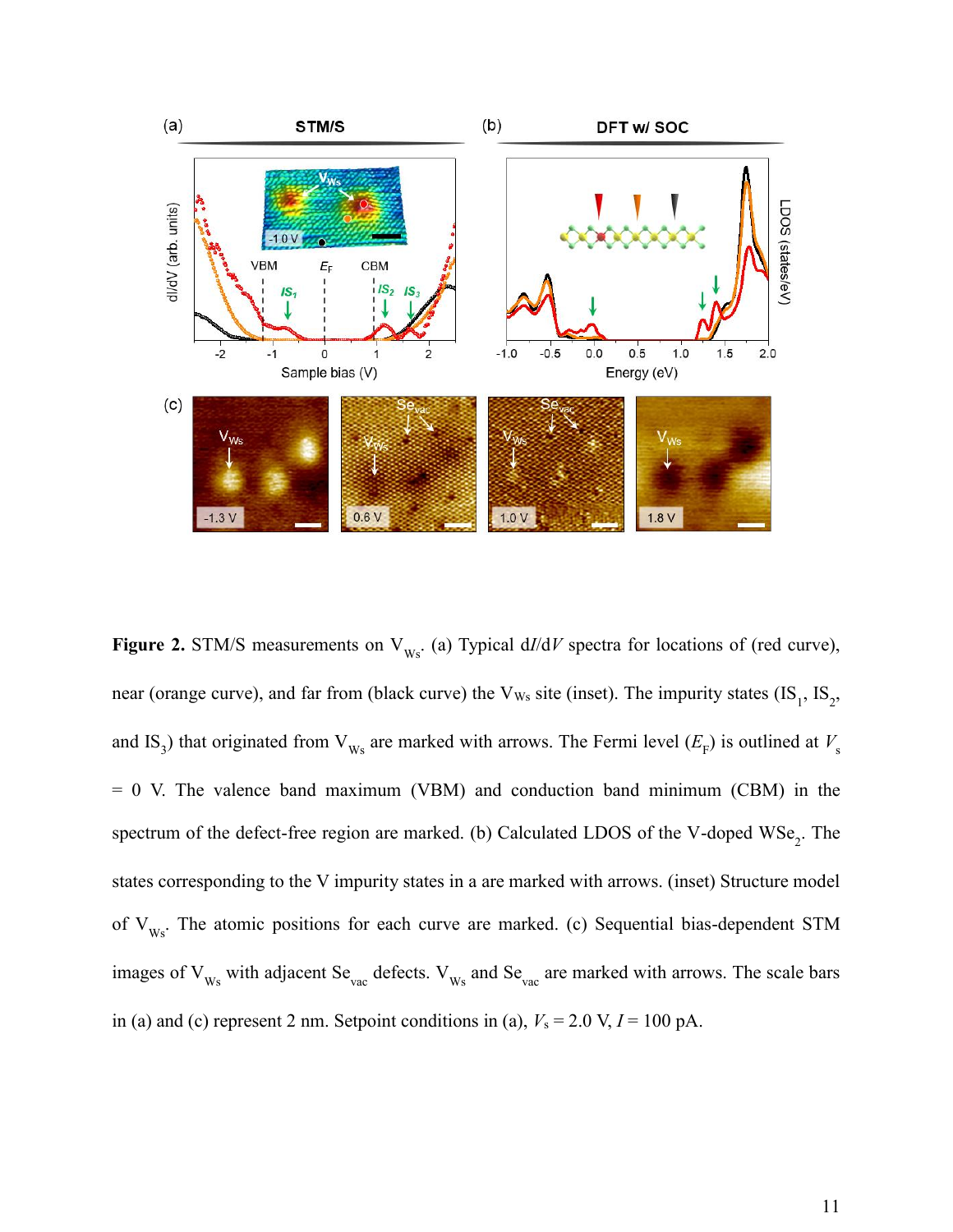

**Figure 3.** Band structure and delocalized spin carriers of the V-doped  $WSe_2$ . (a) Calculated total density of states and PDOS of the *d*- and *p*-orbitals of the corresponding V/W and Se atoms in the atomic model. (b) Iso-surface of the spin density in real space. The spin down (up) density is presented in blue (red). The isosurface value is  $0.00007 \mu_{\rm B}/\text{\AA}^3$ . (c) Cross-section spin density map in (b). Positive (negative) values represent spin up (down).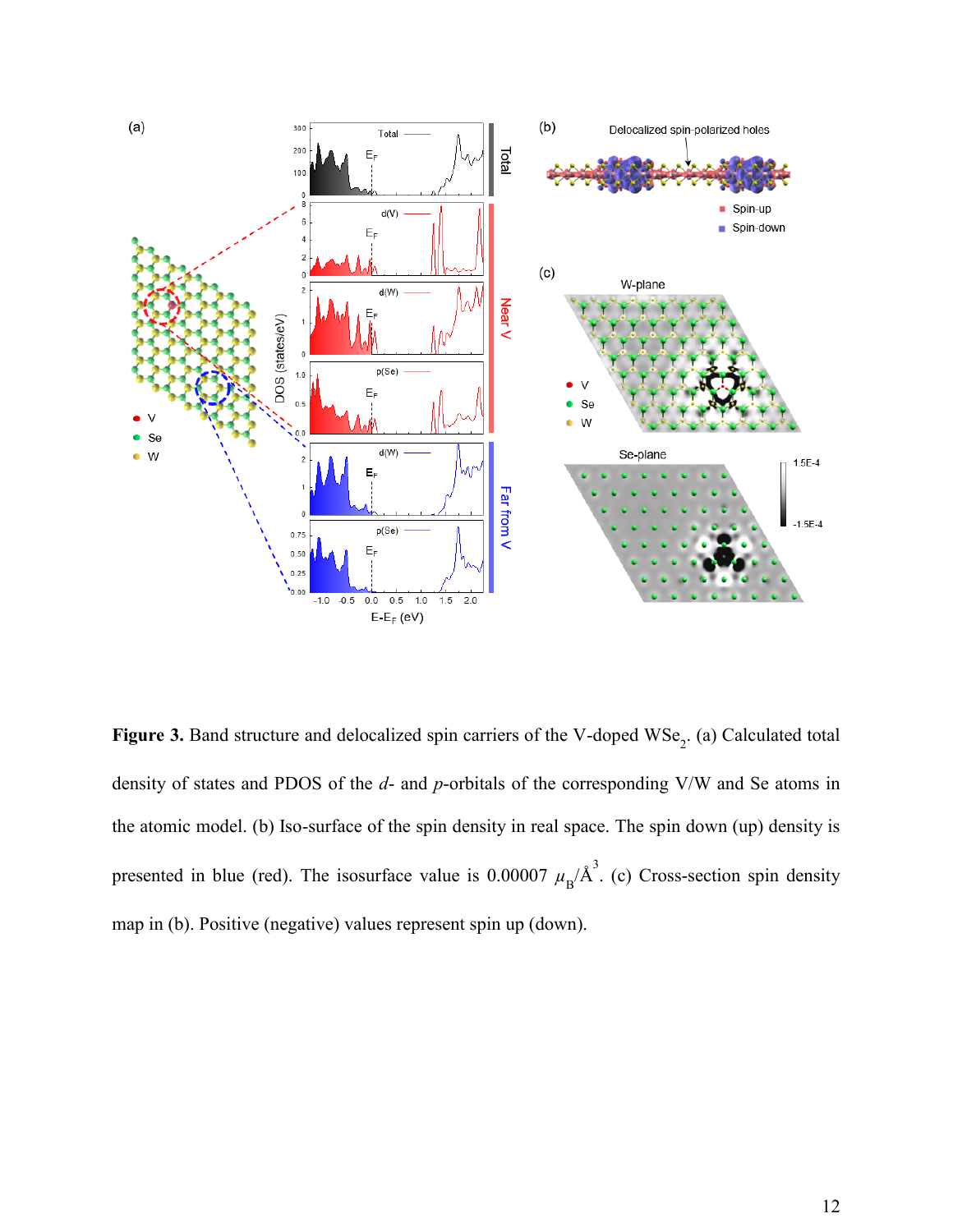

**Figure 4.** Comparison of the transport characteristics of the bare and  $0.3\%$ -V-doped WSe<sub>2</sub>. Transport curves of the (a) bare and (b)  $0.3\%$ -V-doped WSe<sub>2</sub>. 1 V source-drain bias ( $V_{sd}$ ) was applied. (c) Schematic of the valence band structure of the V-doped  $\mathrm{WSe}_{2}$ .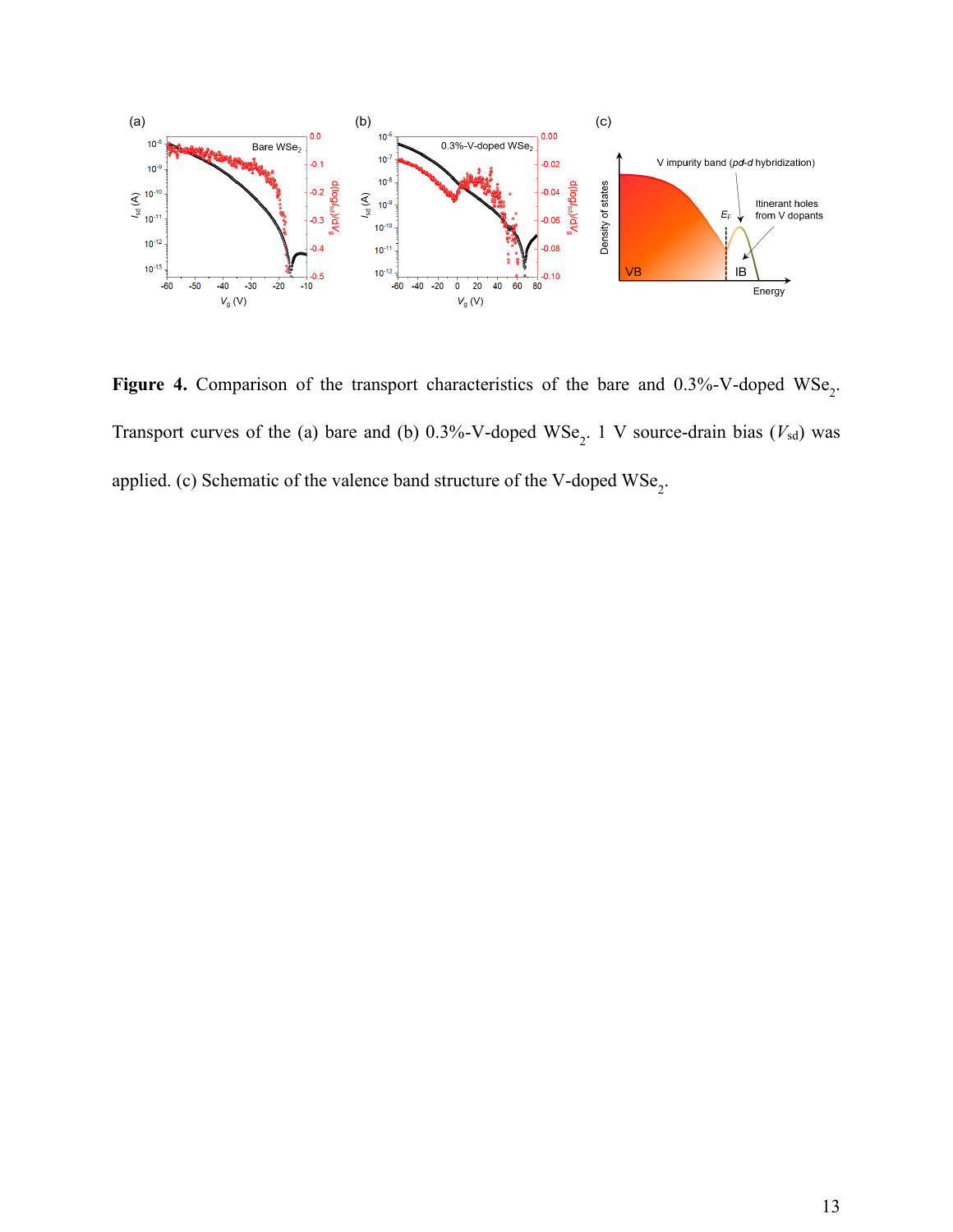# ASSOCIATED CONTENT

### **Supporting Information**.

The following files are available free of charge.

Details on experimental and theoretical methods, STM/S investigation of Se<sub>vac</sub>, density estimation of  $Se_{\text{vac}}$  and  $V_{\text{Ws}}$ , STS spectra comparing samples with different doping concentration and DFT calculation of other possible structures of V dopants. (PDF)

## AUTHOR INFORMATION

# **Corresponding Author**

\*E-mail (D.L.D.): ddloc@skku.edu.

\*E-mail (Y.H.L.): leeyoung@skku.edu.

# **Author Contributions**

<sup>o</sup>B.S. and S.J.Y. contributed equally.

# **Notes**

The authors declare no competing financial interest.

#### ACKNOWLEDGMENT

This work was supported by the Institute for Basic Science (IBS-R011-D1). K.B. and H.T. are grateful to the National Science Foundation (EFRI-1433311). Supercomputer time was provided by the Center for Computational Innovations (CCI) at Rensselaer Polytechnic Institute and the Extreme Science and Engineering Discovery Environment (XSEDE, project TG-DMR17008).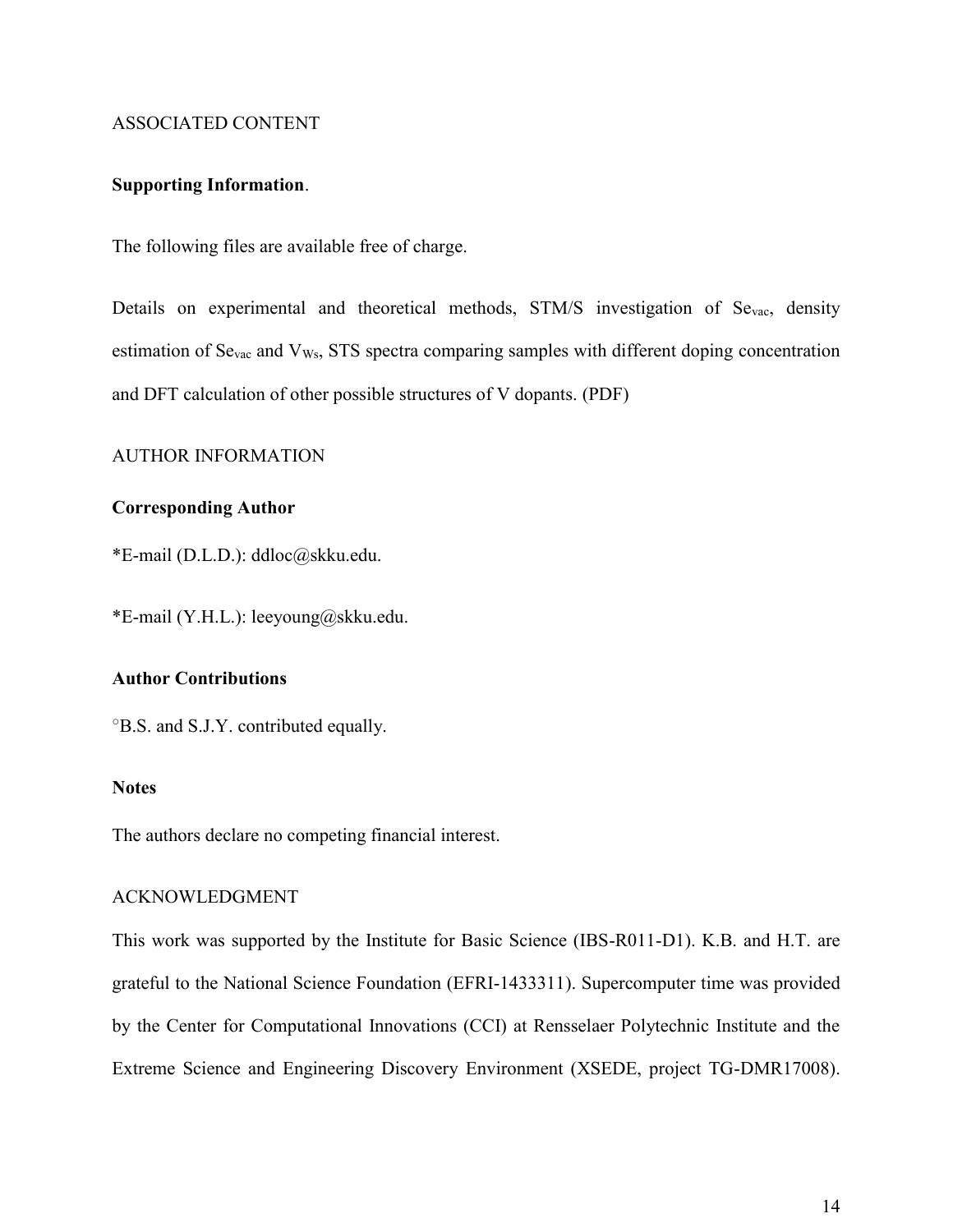Y.-M.K. acknowledges partial financial support by Creative Materials Discovery Program (NRF-2015M3D1A1070672) through the NRF grant.

### REFERENCES

- (1) MacDonald, A. H.; Schiffer, P.; Samarth, N. Ferromagnetic Semiconductors: Moving beyond (Ga,Mn)As. *Nat. Mater.* **2005**, *4*, 195–202.
- (2) Awschalom, D. D.; Flatté, M. E. Challenges for Semiconductor Spintronics. *Nat. Phys.* **2007**, *3*, 153–159.
- (3) Dietl, T. Ferromagnetic Semiconductors. *Semicond. Sci. Technol.* **2002**, *17*, 377–392.
- (4) Dietl, T. A Ten-Year Perspective on Dilute Magnetic Semiconductors and Oxides. *Nat. Mater.* **2010**, *9*, 965.
- (5) Dietl, T.; Ohno, H. Dilute Ferromagnetic Semiconductors: Physics and Spintronic Structures. *Rev. Mod. Phys.* **2014**, *86*, 187–251.
- (6) Sato, K.; Bergqvist, L.; Kudrnovský, J.; Dederichs, P. H.; Eriksson, O.; Turek, I.; Sanyal, B.; Bouzerar, G.; Katayama-Yoshida, H.; Dinh, V. A.; et al. First-Principles Theory of Dilute Magnetic Semiconductors. *Rev. Mod. Phys.* **2010**, *82*, 1633–1690.
- (7) Jungwirth, T.; Sinova, J.; Mašek, J.; Kučera, J.; MacDonald, A. H. Theory of Ferromagnetic (III,Mn)V Semiconductors. *Rev. Mod. Phys.* **2006**, *78*, 809–864.
- (8) Ramasubramaniam, A.; Naveh, D. Mn-Doped Monolayer MoS2: An Atomically Thin Dilute Magnetic Semiconductor. *Phys. Rev. B - Condens. Matter Mater. Phys.* **2013**, *87*, 195201.
- (9) Kochat, V.; Apte, A.; Hachtel, J. A.; Kumazoe, H.; Krishnamoorthy, A.; Susarla, S.; Idrobo, J. C.; Shimojo, F.; Vashishta, P.; Kalia, R.; et al. Re Doping in 2D Transition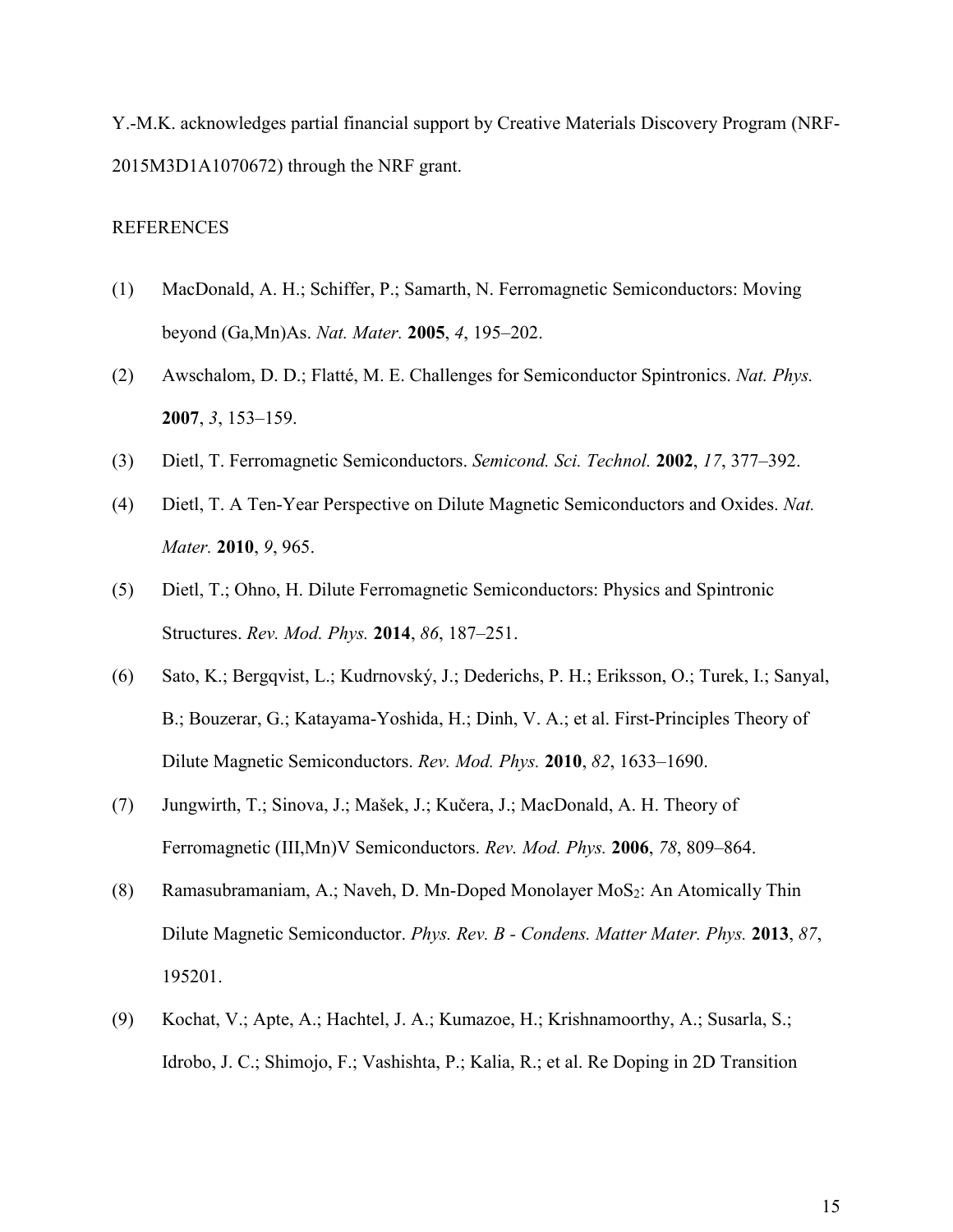Metal Dichalcogenides as a New Route to Tailor Structural Phases and Induced Magnetism. *Adv. Mater.* **2017**, *29*, 1–8.

- (10) Yun, S. J.; Duong, D. L.; Doan, M.-H.; Singh, K.; Phan, T. L.; Choi, W.; Kim, Y.-M.; Lee, Y. H. Room-Temperature Ferromagnetism in Monolayer WSe2 Semiconductor via Vanadium Dopant. *arXiv:1806.06479*.
- (11) Coelho, P. M.; Komsa, H. P.; Lasek, K.; Kalappattil, V.; Karthikeyan, J.; Phan, M. H.; Krasheninnikov, A. V; Batzill, M. Room-Temperature Ferromagnetism in MoTe<sub>2</sub> by Post-Growth Incorporation of Vanadium Impurities. *Adv. Electron. Mater.* **2019**, *1900044*, 1–6.
- (12) Duong, D. L.; Yun, S. J.; Kim, Y.; Kim, S.; Lee, Y. H. Long-Range Ferromagnetic Ordering in Vanadium-Doped WSe<sup>2</sup> Semiconductor. *Appl. Phys. Lett.* **2019**, *115*, 242406.
- (13) Duong, D. L.; Kim, S.; Lee, Y. H. Gate Modulation of the Long-Range Magnetic Order in a Vanadium-Doped WSe<sup>2</sup> Semiconductor. *arXiv:2001.06941*.
- (14) Akai, H. Ferromagnetism and Its Stability in the Diluted Magnetic Semiconductor (In, Mn)As. *Phys. Rev. Lett.* **1998**, *81*, 3002–3005.
- (15) Dobrowolska, M.; Tivakornsasithorn, K.; Liu, X.; Furdyna, J. K.; Berciu, M.; Yu, K. M.; Walukiewicz, W. Controlling the Curie Temperature in (Ga,Mn)As through Location of the Fermi Level within the Impurity Band. *Nat. Mater.* **2012**, *11*, 444–449.
- (16) Ohya, S.; Takata, K.; Tanaka, M. Nearly Non-Magnetic Valence Band of the Ferromagnetic Semiconductor GaMnAs. *Nat. Phys.* **2011**, *7*, 342–347.
- (17) Dietl, T.; Ohno, H.; Matsukura, F.; Cibert, J.; Ferrand, D. Zener Model Description of Ferromagnetism in Zinc-Blende Magnetic Semiconductors. *Science (80-. ).* **2000**, *287*, 1019–1022.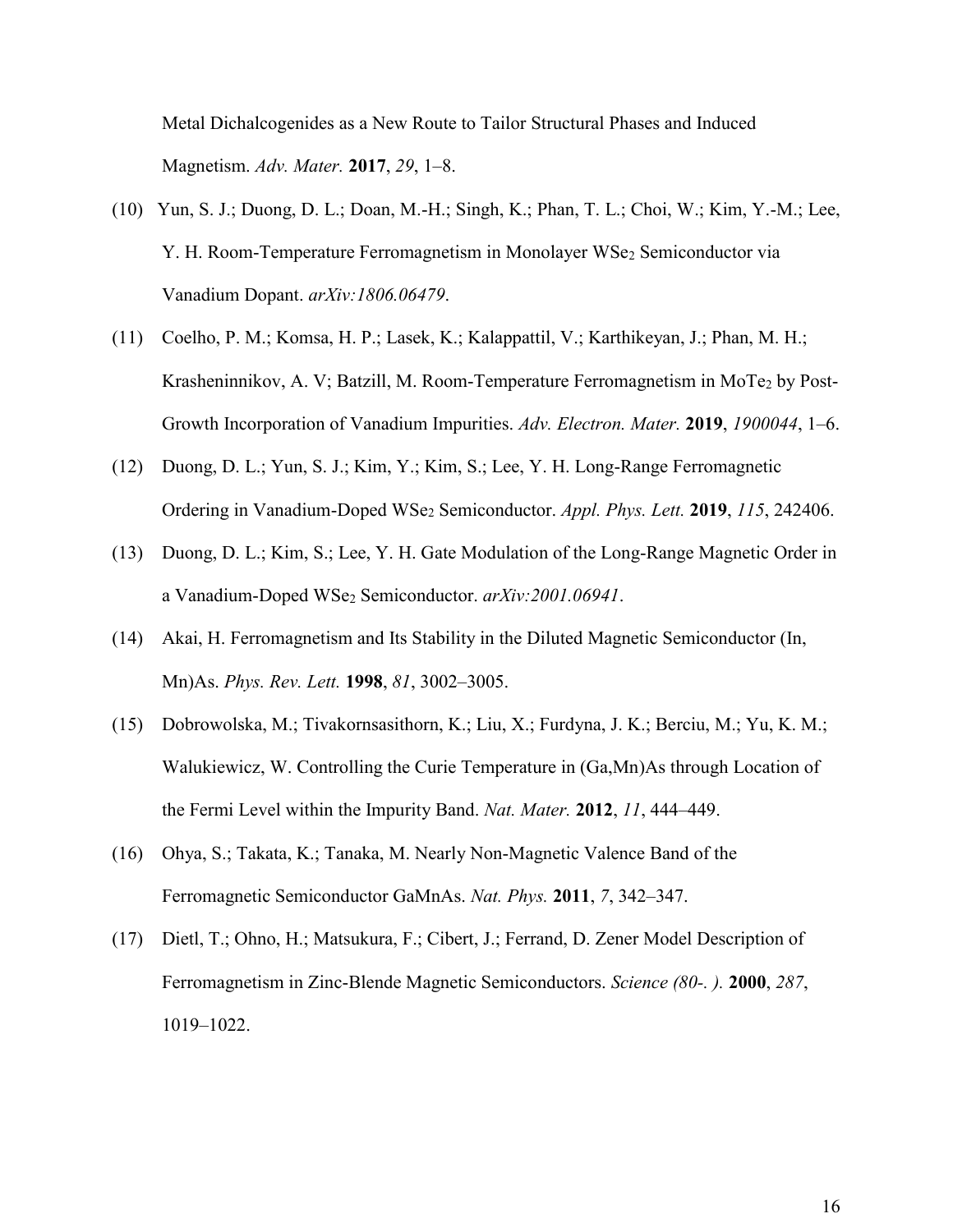- (18) Dietl, T.; Haury, A.; Merle dșAubigné, Y. Free Carrier-Induced Ferromagnetism in Structures of Diluted Magnetic Semiconductors. *Phys. Rev. B - Condens. Matter Mater. Phys.* **1997**, *55*, R3347–R3350.
- (19) Dietl, T.; Ohno, H.; Matsukura, F. Hole-Mediated Ferromagnetism in Tetrahedrally Coordinated Semiconductors. *Phys. Rev. B - Condens. Matter Mater. Phys.* **2001**, *63,* 195205.
- (20) Jungwirth, T.; Wang, K. Y.; Mašek, J.; Edmonds, K. W.; König, J.; Sinova, J.; Polini, M.; Goncharuk, N. A.; MacDonald, A. H.; Sawicki, M.; et al. Prospects for High Temperature Ferromagnetism in (Ga,Mn)As Semiconductors. *Phys. Rev. B - Condens. Matter Mater. Phys.* **2005**, *72*, 165204.
- (21) Neumaier, D.; Turek, M.; Wurstbauer, U.; Vogl, A.; Utz, M.; Wegscheider, W.; Weiss, D. All-Electrical Measurement of the Density of States in (Ga,Mn)As. *Phys. Rev. Lett.* **2009**, *103*, 1–4.
- (22) Nishitani, Y.; Chiba, D.; Endo, M.; Sawicki, M.; Matsukura, F.; Dietl, T.; Ohno, H. Curie Temperature versus Hole Concentration in Field-Effect Structures of Ga<sub>1-x</sub>Mn<sub>x</sub>As. *Phys. Rev. B - Condens. Matter Mater. Phys.* **2010**, *81,* 045208.
- (23) Hong, M.; Yang, P.; Zhou, X.; Zhao, S.; Xie, C.; Shi, J.; Zhang, Z.; Fu, Q.; Zhang, Y. Decoupling the Interaction between Wet-Transferred MoS<sub>2</sub> and Graphite Substrate by an Interfacial Water Layer. *Adv. Mater. Interfaces* **2018**, *5*, 1–8.
- (24) Barja, S.; Refaely-Abramson, S.; Schuler, B.; Qiu, D. Y.; Pulkin, A.; Wickenburg, S.; Ryu, H.; Ugeda, M. M.; Kastl, C.; Chen, C.; et al. Identifying Substitutional Oxygen as a Prolific Point Defect in Monolayer Transition Metal Dichalcogenides. *Nat. Commun.* **2019**, *10*, 3382.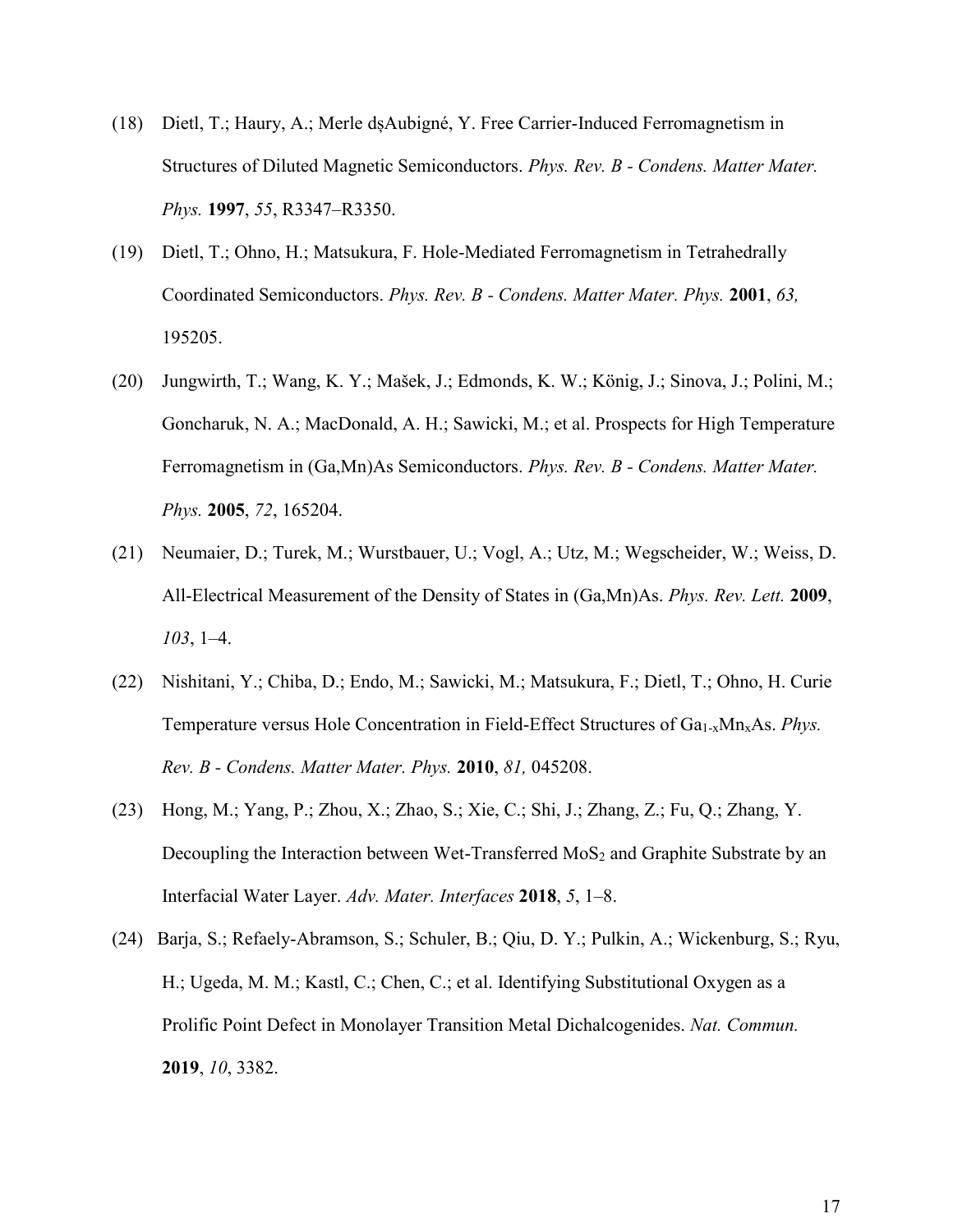- (25) Schuler, B.; Qiu, D. Y.; Refaely-Abramson, S.; Kastl, C.; Chen, C. T.; Barja, S.; Koch, R. J.; Ogletree, D. F.; Aloni, S.; Schwartzberg, A. M.; et al. Large Spin-Orbit Splitting of Deep In-Gap Defect States of Engineered Sulfur Vacancies in Monolayer WS<sub>2</sub>. *Phys. Rev. Lett.* **2019**, *123*, 076801.
- (26) Schuler, B.; Lee, J. H.; Kastl, C.; Cochrane, K. A.; Chen, C. T.; Refaely-Abramson, S.; Yuan, S.; Van Veen, E.; Roldán, R.; Borys, N. J.; et al. How Substitutional Point Defects in Two-Dimensional WS<sup>2</sup> Induce Charge Localization, Spin-Orbit Splitting, and Strain. *ACS Nano* **2019**, *13*, 10520–10534.
- (27) Chiu, M. H.; Zhang, C.; Shiu, H. W.; Chuu, C. P.; Chen, C. H.; Chang, C. Y. S.; Chen, C. H.; Chou, M. Y.; Shih, C. K.; Li, L. J. Determination of Band Alignment in the Single-Layer MoS2/WSe<sup>2</sup> Heterojunction. *Nat. Commun.* **2015**, *6*, 1–6.
- (28) Zhang, C.; Chen, Y.; Johnson, A.; Li, M.-Y.; Li, L.-J.; Mende, P. C.; Feenstra, R. M.; Shih, C.-K. Probing Critical Point Energies of Transition Metal Dichalcogenides: Surprising Indirect Gap of Single Layer WSe2. *Nano Lett.* **2015**, *15*, 6494–6500.
- (29) Yankowitz, M.; McKenzie, D.; Leroy, B. J. Local Spectroscopic Characterization of Spin and Layer Polarization in WSe2. *Phys. Rev. Lett.* **2015**, *115*, 2–6.
- (30) Domke, C.; Ebert, P.; Heinrich, M.; Urban, K. Microscopic Identification of the Compensation Mechanisms in Si-Doped GaAs. *Phys. Rev. B - Condens. Matter Mater. Phys.* **1996**, *54*, 10288–10291.
- (31) Nishizawa, M.; Bolotov, L.; Tada, T.; Kanayama, T. Scanning Tunneling Microscopy Detection of Individual Dopant Atoms on Wet-Prepared Si(111):H Surfaces. *J. Vac. Sci. Technol. B Microelectron. Nanom. Struct.* **2006**, *24*, 365–369.